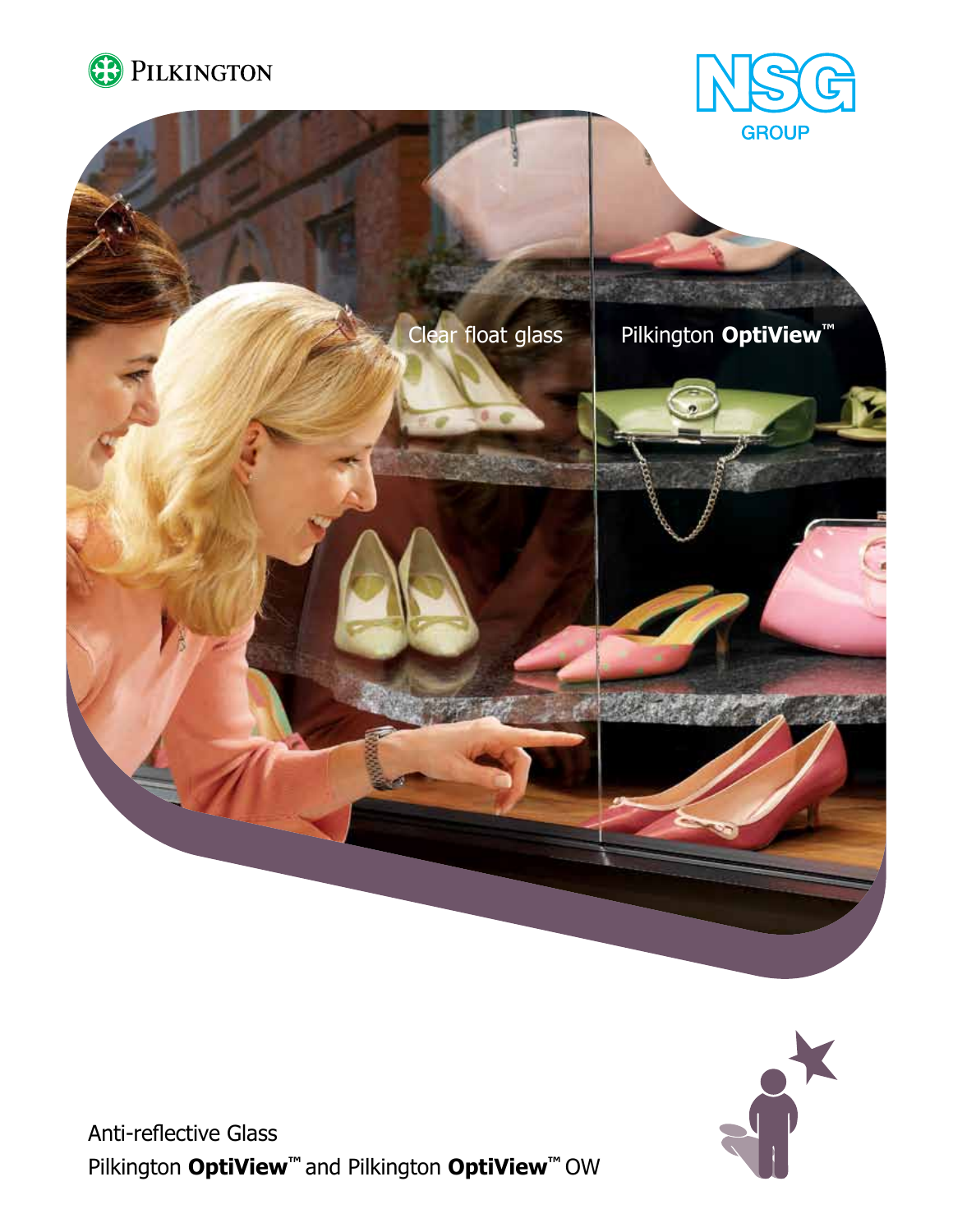# Pilkington **OptiView™** Color neutral, anti-reflective glass

Pilkington **OptiView<sup>™</sup>** is a laminated glass with anti-reflective coatings on surfaces #1 and #4 (both outer surfaces of the laminated glass), which reduces interior and exterior visible light reflectance to under 2%. As a consequence, views from both inside and out are clear, un-obscured and virtually reflection-free.

Pilkington **OptiView<sup>™</sup>** offers all the traditional benefits of laminated glass, such as improved safety, enhanced security, durability, acoustic properties, and solar energy control. It also offers durability, design flexibility, easy installation and low visual distortion. Furthermore, it provides protection from UV radiation (UVA and UVB) by blocking over 99% of UV transmittance, helping to reduce fading of the contents and interiors of a building.

A single lite of Pilkington **OptiView™** can be used in a monolithic application, with the anti-reflective coating on one surface, which reduces visible light reflectance and allows more visible light to pass through, when compared to clear float glass with 8% light reflectance as standard.



#### **Available Laminated Glass Thicknesses**

- $\bullet$  1/4" (6mm) Based on 3mm (1/8")  $+$  clear pvb  $+$  3mm (1/8")
- <sup>l</sup> 5/16" (8mm) Based on 4mm (5/32") + clear pvb + 4mm (5/32")
- $\bullet$  1/2" (12mm) Based on 6mm (1/4")  $+$  clear pvb  $+$  6mm (1/4")

#### **Available Stock Sizes**

- <sup>l</sup> 96" x 130"
- $102''$  x 130"
- $130'' \times 180''$
- <sup>l</sup> 130" x 204"



Pilkington **OptiView™** Shanghai Museum, China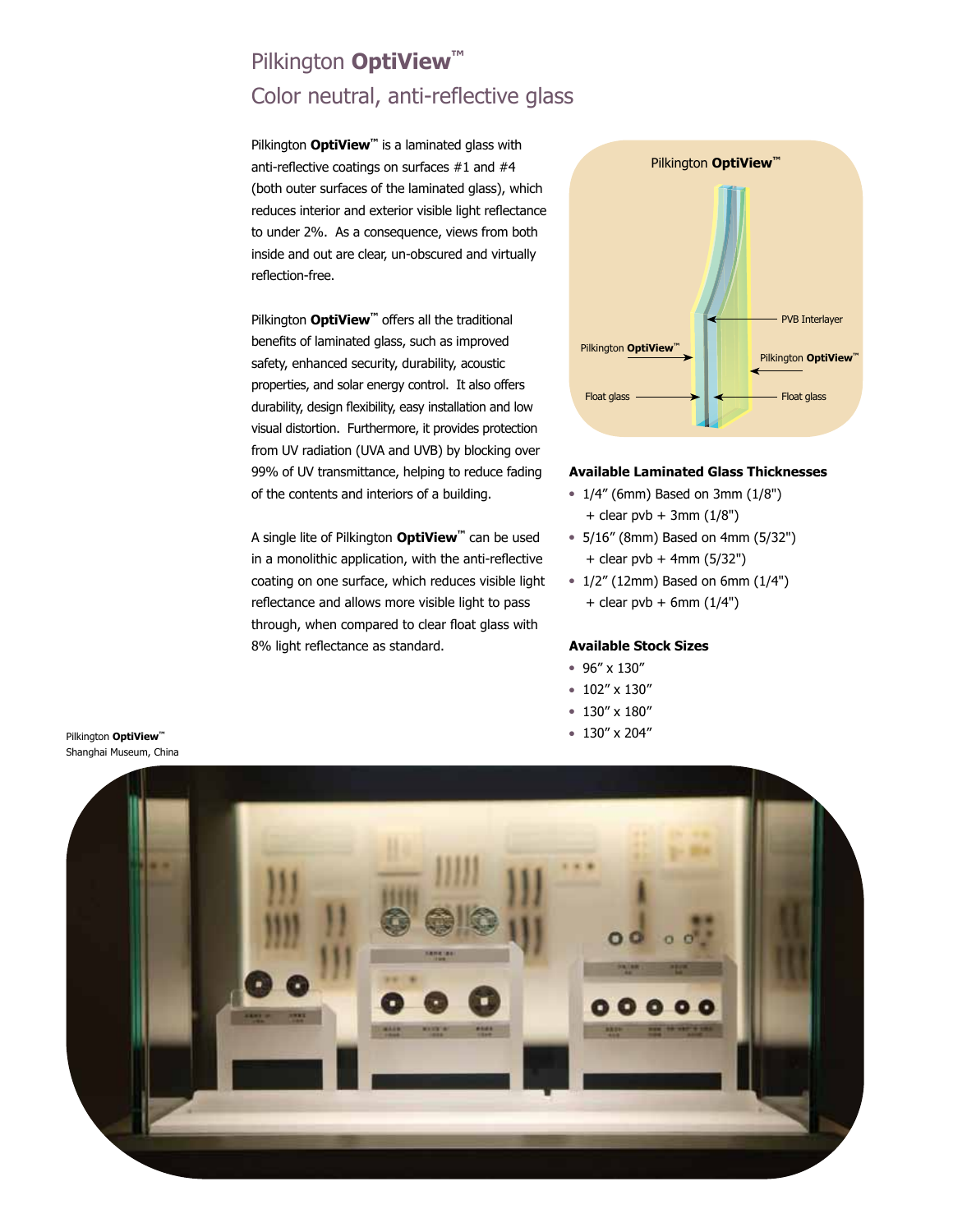## Applications

With its large size capability and ability to be processed like ordinary glass, Pilkington **OptiView™** is ideal for a wide range of traditional and new antireflective applications in which clarity of view is of paramount importance.

- Display cases
- Retail shop fronts
- Showrooms
- Panoramic restaurants
- High rise condominiums or apartments
- Glass atriums
- Sports stadiums

Pilkington **OptiView™** can be used to enhance any view, either looking inwards or outwards. At night, occupants in high rise condominiums or apartments can enjoy spectacular views from their residence, reducing reflected images in the glass as seen with standard glass.

Adding to its unique properties, it is available in larger sizes and achieves a more neutral color than any other anti-reflective glasses, providing architects with greater freedom to innovate than before. Pilkington **OptiView™** is easily fabricated due to the durable coating and when incorporated into insulating glass units, it can be combined with other products from the Pilkington range to provide additional benefits such as solar control or thermal insulation.

## **Benefits**

#### **Safety**

Pilkington **OptiView<sup>™</sup>** is a laminated safety glass that performs under impact. Ordinary glass shatters into large pieces when impacted, while the laminated lites of Pilkington **OptiView™**  resist penetration and are shatter-resistant. Even though the glass may break, the glass fragments will remain firmly bonded to the interlayer, minimizing the risk of injury.

#### **Security**

Pilkington **OptiView™** can help protect against break-ins and theft. Standard glass can be easily broken, allowing burglars easy access. The interlayers provide a safeguard against intrusion by remaining intact even when glass is broken.



Pilkington **OptiView™** can be bulletproof and even protect against bomb blasts by using certain glazing combinations.

Pilkington **OptiView™** can be used in place of metal bars in applications such as banks, prisons and convenient stores requiring high security.

#### **Audio Performance**

Pilkington **OptiView™** provides an excellent barrier to noise. The laminated lites provide insulation against audio disturbances by dampening the sound.

Pilkington **OptiView™** Falcon Warf, UK



Pilkington **OptiView™** J Foster Jewelers, Ohio.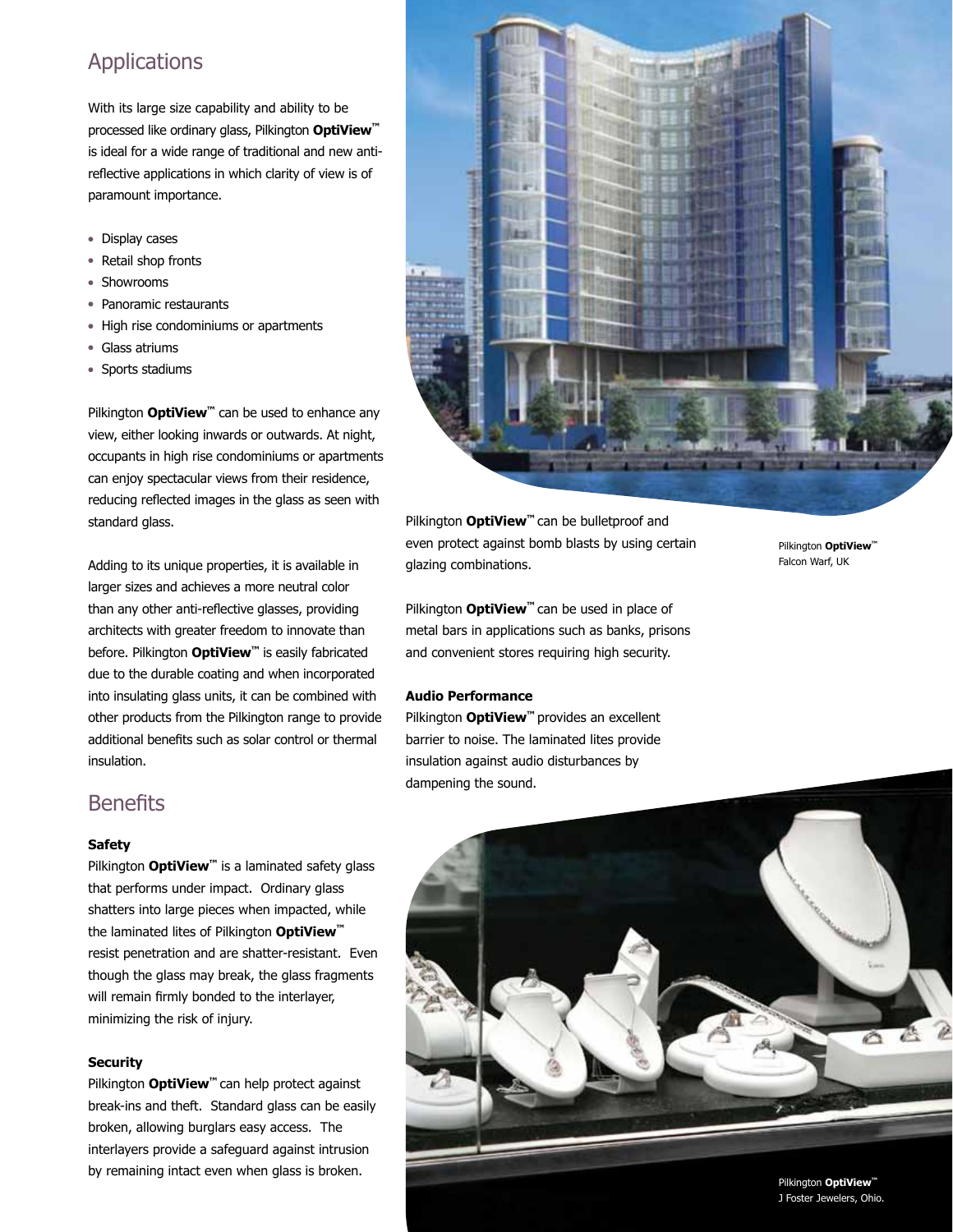

#### **Solar Energy Control**

Pilkington **OptiView™** reduces solar heat gain and heat transfer when compared to ordinary clear glass.

### **UV Control**

Its anti-reflective properties allow it to absorb UV wavelengths and reduce damage and fading caused by UV radiation.

## **Thermal Performance**

The Pilkington **OptiView™** coating contains emissivity properties that provide a U-factor comparable to that of a laminated insulated glass unit with our thermal performance low-e, Pilkington **Energy Advantage™**.

Pilkington **OptiView™** Beijing Museum, China



Pilkington **OptiView™** Flagstar Bank, Michigan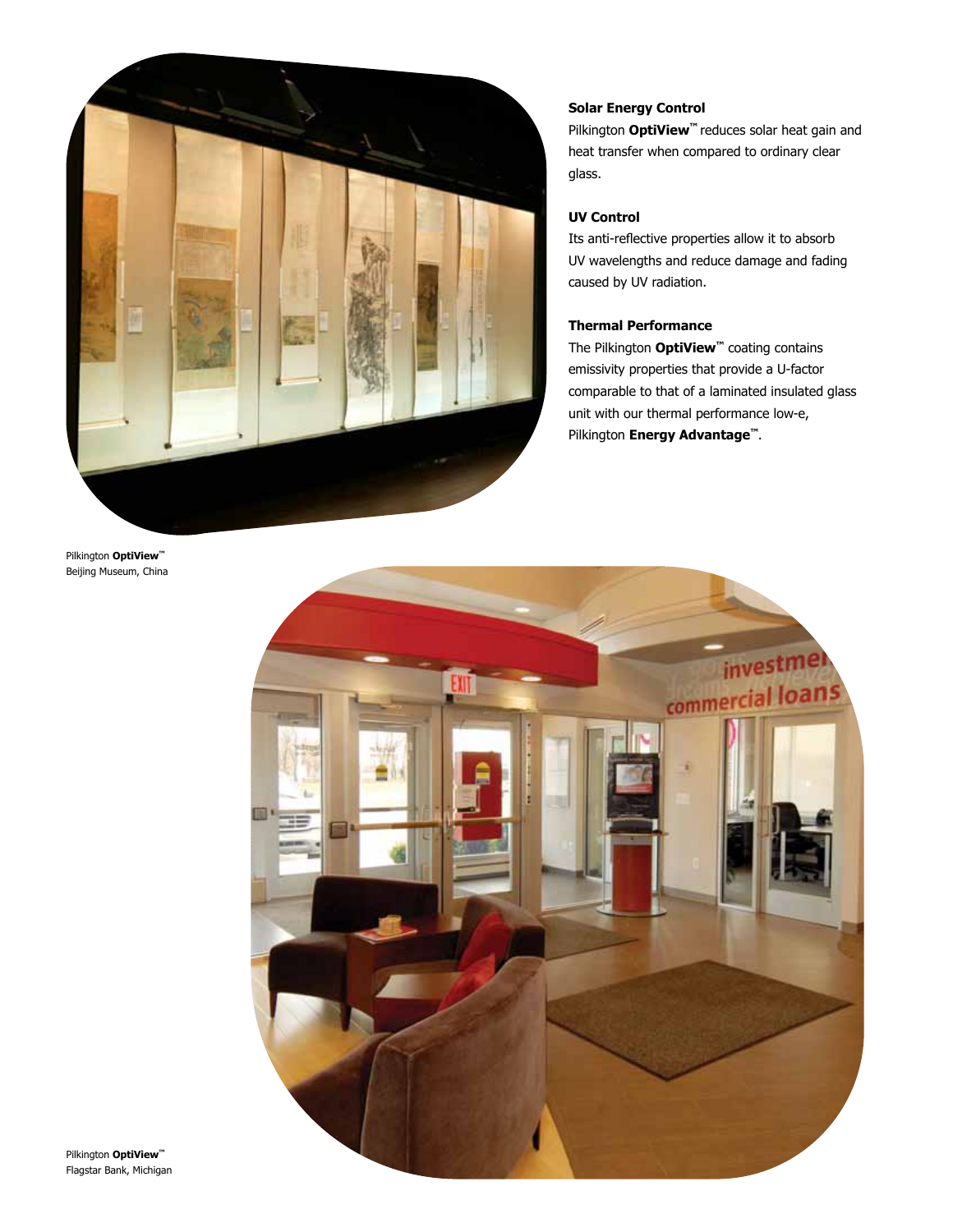

Pilkington **OptiView™** OW Bernardino Luini Museum Italy

#### **Durability**

Pilkington **OptiView™** is durable and maintains its strength and is easy to clean like ordinary glass.

#### **Design Flexibility**

Pilkington **OptiView™** can be bent, tempered, heat-strengthened, painted for spandrel and a ceramic frit can be applied.

Custom designs, images, logos, text, patterns, or tinted interlayers can be laminated into the lites to create a truly personalized application. The design can be easily cleaned and free of fingerprints and other abrasions.

#### **Easy Installation**

Pilkington **OptiView™** is easily installed. Most laminated combinations can be easily cut to size and fabricated.

#### **No Visual Distortion**

Distortion can occur with heat-strengthened and tempered glass, known as roller wave distortion. Pilkington **OptiView™** provides crisp, clean views, free of distortion.

### **Severe Weather and Natural Disaster Protection**

Extra protection should be taken in areas where severe weather is expected, such as severe storms, high winds, hurricanes or cyclones. Air born debris can easily shatter windows, causing interior damage and personal injury. Combinations of laminated Pilkington **OptiView™**  can be designed to withstand impact to prevent devastating damage. It can even prevent damage caused from glass breakage during earthquakes. Laminated glass can keep the glass intact and in its frame.

## Features

- Exterior and interior light reflection reduced to less than 2%;
- Light transmittance greater than 90%;
- High clarity;
- UV transmittance reduced by over 99%;
- Superior safety, security and acoustic performance;
- Highly durable, on-line pyrolytic coating which;
- Large size capability.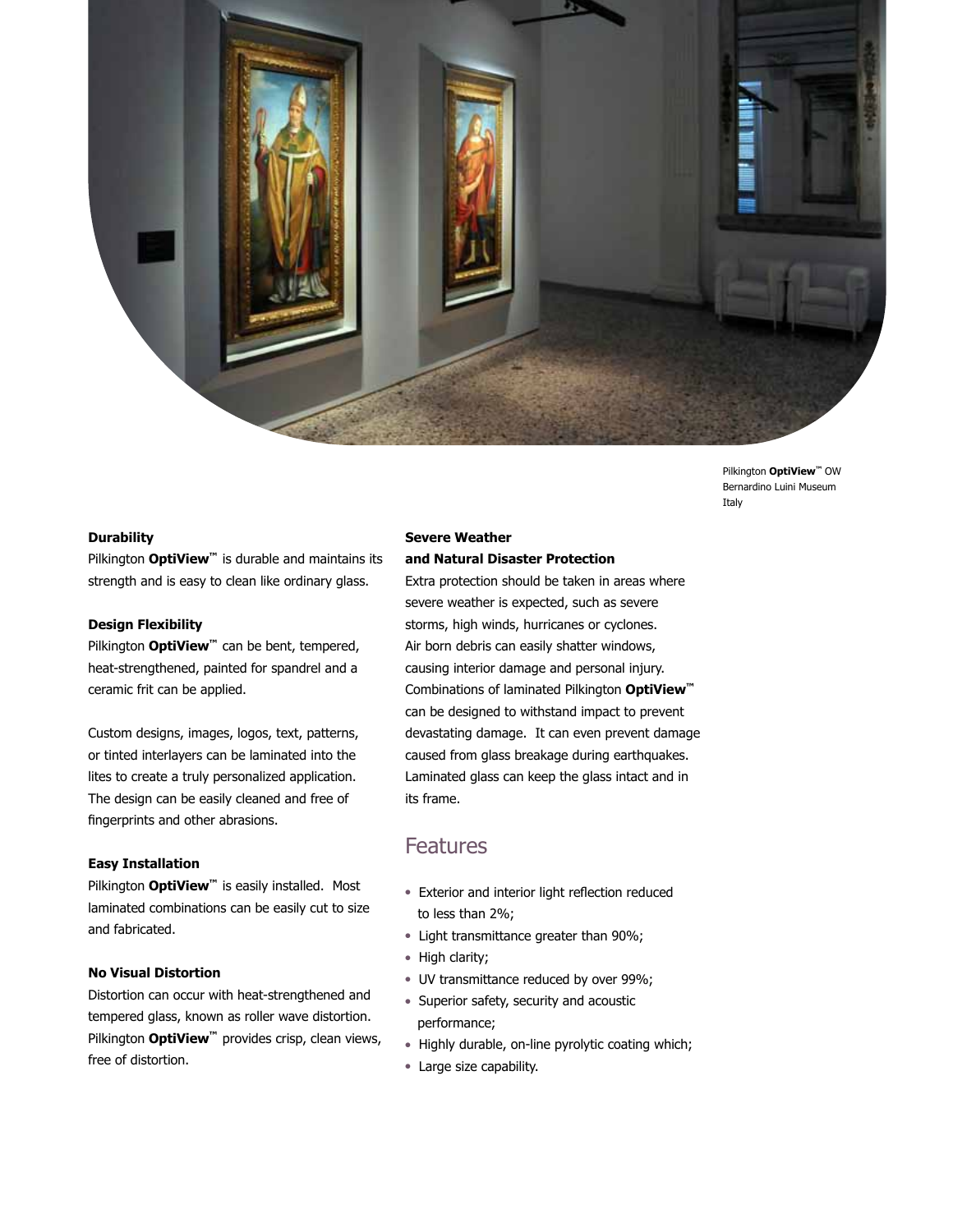

# Pilkington **OptiView™** OW anti-reflective coating on low iron glass

Pilkington **OptiView™** OW Museo Egizio di Torino Italy

Pilkington **OptiView™** OW offers a new level of clarity to anti-reflective glazing. This low iron anti-reflective glass offers the same benefits as the original product; safety, security, solar energy control, UV control, thermal performance - with the clarity of low iron glass.

The Pilkington **Optiwhite™** low iron base glass is a practically colorless, extra clear float glass. Its clarity enhances the appearance of the items on display. The lack of color makes colors appear brighter and more natural.

Ideal for a wide range of applications, Pilkington **OptiView™** OW is proven to be a dynamic addition to any museum display, exhibition showcase, or storefront.

#### **Available Stock Sizes**

- <sup>l</sup> 96" x 130"
- $\bullet$  102" x 130"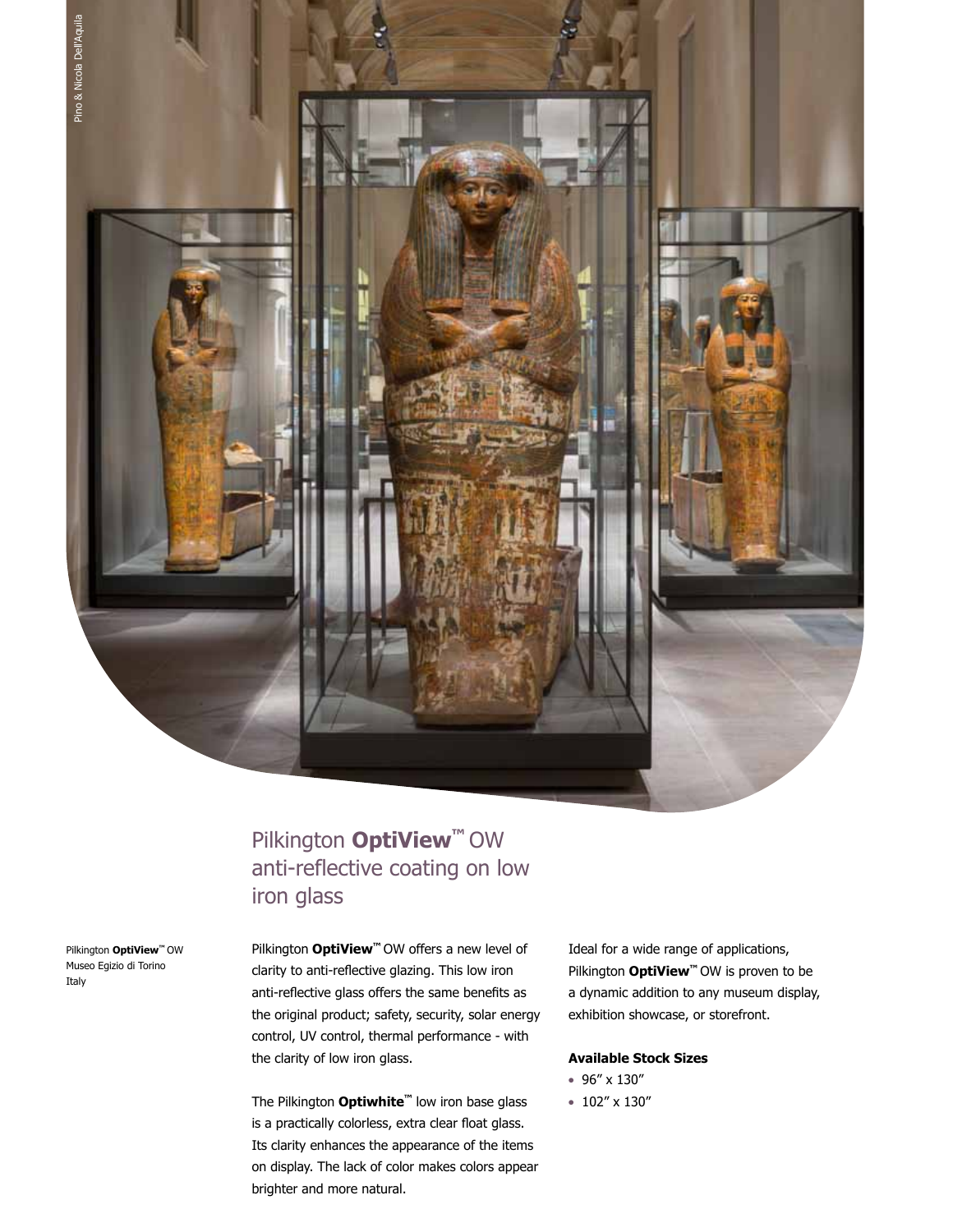#### **Laminated Single Glass Performance Data**1, 10

|                                  |      | <b>Nominal Glass</b><br><b>Thickness</b> | Visible Light <sup>2</sup> |                                           |               | Solar Energy <sup>2</sup>  |                            |                                 | U-Factor <sup>5</sup>     |                      |            |                                             |                                            |
|----------------------------------|------|------------------------------------------|----------------------------|-------------------------------------------|---------------|----------------------------|----------------------------|---------------------------------|---------------------------|----------------------|------------|---------------------------------------------|--------------------------------------------|
|                                  |      | mm                                       | ℅<br>൚                     | Reflectance <sup>4</sup><br>$\frac{9}{6}$ |               | $\mathcal{S}_\mathbf{0}$   |                            | s <sub>o</sub>                  |                           |                      |            | Solar Heat Gain<br>Coefficient <sup>7</sup> | Coefficient <sup>8</sup><br><b>Shading</b> |
|                                  | in.  |                                          | g<br>nsmitta               | <b>Outside</b>                            | <b>Inside</b> | Transmittance <sup>3</sup> | Reflectance <sup>4</sup> % | Transmittance <sup>2</sup><br>ξ | <b>Summer*</b><br>is<br>U | Winter*<br><u>us</u> | European** |                                             |                                            |
| Pilkington OptiView™             | 1/4  | 6.8                                      | 92                         | 1.7                                       | 1.7           | 70                         | 4                          | <1                              | 0.68                      | 0.80                 | 4.6        | 0.77                                        | 0.88                                       |
| Clear Glass (non-laminated)      | 1/4  | 6                                        | 88                         | 8                                         | 8             | 77                         | $\overline{7}$             | 63                              | 0.93                      | 1.03                 | 5.7        | 0.82                                        | 0.94                                       |
| Pilkington OptiView <sup>™</sup> | 5/16 | 8.8                                      | 90                         | 1.7                                       | 1.7           | 67                         | 4                          | <1                              | 0.67                      | 0.79                 | 4.5        | 0.75                                        | 0.86                                       |
| Clear Glass (non-laminated)      | 5/16 | 8                                        | 87                         | 8                                         | 8             | 73                         | 7                          | 57                              | 0.92                      | 1.01                 | 5.6        | 0.79                                        | 0.91                                       |
| Pilkington <b>OptiView™</b>      | 1/2  | 12.8                                     | 88                         | 1.7                                       | 1.7           | 62                         | 3                          | <1                              | 0.66                      | 0.77                 | 4.4        | 0.71                                        | 0.82                                       |
| Clear Glass (non-laminated)      | 1/2  | 12                                       | 84                         | 8                                         | 8             | 64                         | 6                          | 49                              | 0.89                      | 0.98                 | 5.5        | 0.73                                        | 0.84                                       |
| Pilkington OptiView™ OW          | 1/2  | 12.8                                     | 93                         | 1.7                                       | 1.7           | 78                         | 4                          | $<$ 1                           | 0.66                      | 0.77                 | 4.4        | 0.82                                        | 0.95/                                      |

Clear float glass performance based on non-laminated glass.

Thickness of Laminated Single Glass = thickness of glass layer + thickness of pvb + thickness of glass layer

- <sup>l</sup> 6.8mm Pilkington **OptiView™** Laminated Single Glass = 3mm Pilkington **OptiView™** (#1) + 0.8 clear pvb layer + 3mm Pilkington **OptiView™** (#4)
- <sup>l</sup> 8.8mm Pilkington **OptiView™** Laminated Single Glass = 4mm Pilkington **OptiView™** (#1) + 0.8 clear pvb layer + 4mm Pilkington **OptiView™** (#4)
- <sup>l</sup> 12.8mm Pilkington **OptiView™** Laminated Single Glass = 6mm Pilkington **OptiView™** (#1) + 0.8 clear pvb layer + 6mm Pilkington **OptiView™** (#4)

(Note - all thicknesses are nominal)

#### **Double Laminated Insulating Glass Performance Data**<sup>1, 10</sup>

| <b>Nominal Glass</b><br>Visible Light <sup>2</sup><br><b>Thickness</b>                                                                              |      |                       |                |                                                                    | Solar Energy <sup>2</sup> |                            | U-Factor <sup>5</sup>                 |              |       |              |       |            |       |                                                 |                                          |
|-----------------------------------------------------------------------------------------------------------------------------------------------------|------|-----------------------|----------------|--------------------------------------------------------------------|---------------------------|----------------------------|---------------------------------------|--------------|-------|--------------|-------|------------|-------|-------------------------------------------------|------------------------------------------|
| in.                                                                                                                                                 | mm   | $ce^{30}/6$<br>Ë<br>Ē |                | Reflectance <sup>4</sup><br>nce <sup>3 o</sup> /o<br>$\frac{0}{0}$ |                           |                            |                                       | U.S. Summer* |       | U.S. Winter* |       | European** |       | Gain<br>Coefficient <sup>7</sup><br><b>Heat</b> | efficient <sup>8</sup><br><b>Shading</b> |
|                                                                                                                                                     |      |                       | <b>Outside</b> | <b>Inside</b>                                                      | Transmitta                | Reflectance <sup>4</sup> % | Transmittance <sup>2</sup><br>న్<br>ξ | ă            | Argon | ă            | Argon | ă          | Argon | Solar                                           |                                          |
| Pilkington OptiView <sup>™</sup> Outer Lite (Coating on #1 and #2 Surface) and Pilkington OptiView™ Inner Lite (Coating on #3 and #4 Surface)       |      |                       |                |                                                                    |                           |                            |                                       |              |       |              |       |            |       |                                                 |                                          |
| 1/4                                                                                                                                                 | 6.8  | 84                    |                | 3                                                                  | 54                        | 5                          | <1                                    | 0.33         | 0.30  | 0.33         | 0.30  | 1.9        | 1.7   | 0.66                                            | 0.76                                     |
| 5/16                                                                                                                                                | 8.8  | 81                    | 3              | 3                                                                  | 50                        | 5                          | <1                                    | 0.32         | 0.30  | 0.32         | 0.29  | 1.9        | 1.7   | 0.64                                            | 0.73                                     |
| 1/2                                                                                                                                                 | 12.8 | 77                    | 3              | 3                                                                  | 43                        | 4                          | $<$ 1                                 | 0.32         | 0.29  | 0.32         | 0.29  | 1.9        | 1.7   | 0.59                                            | 0.68                                     |
| Pilkington OptiView <sup>™</sup> OW Outer Lite (Coating on #1 and #4 Surface) and Pilkington OptiView™ OW Inner Lite (Coating on #5 and #8 Surface) |      |                       |                |                                                                    |                           |                            |                                       |              |       |              |       |            |       |                                                 |                                          |
| 1/2                                                                                                                                                 | 12.8 | 86                    | 3              | 3                                                                  | 66                        |                            | ${<}1$                                | 0.32         | 0.29  | 0.32         | 0.29  | 1.9        | 1.7   | 0.73                                            | 0.85                                     |

An insulating unit consists of two lites of equal glass thickness.

Thickness of Double Laminated Insulating Glass = thickness of Laminated Single Glass layer + air space thickness + thickness of Laminated Single Glass layer

- 26.3mm Pilkington **OptiView<sup>™</sup> Double Laminated Insulating Glass =** 6.8mm Pilkington **OptiView™** Laminated Single Glass + 12.7 airspace + 6.8mm Pilkington **OptiView™** Laminated Single Glass
- 30.3mm Pilkington **OptiView**<sup>™</sup> Double Laminated Insulating Glass = 8.8mm Pilkington **OptiView™** Laminated Single Glass + 12.7 airspace + 8.8mm Pilkington **OptiView™** Laminated Single Glass
- 38.3mm Pilkington **OptiView**<sup>™</sup> Double Laminated Insulating Glass = 12.8mm Pilkington **OptiView™** Laminated Single Glass + 12.7 airspace + 12.8mm Pilkington **OptiView™** Laminated Single Glass
- **Notes:** Contact Pilkington for other Pilkington **OptiView™** thickness and laminated glass combinations. Pilkington OptiView<sup>™</sup> OW is a low iron, anti-reflective float glass
- \*U.S. U-factor (Btu/hr.sq ft. oF) is based on NFRC/ASTM standards

\*\*European U-factor (W/sq m K) is based on EN 410/673 (CEN) standard

All performance values are center-of-glass values calculated by the LBNL Window 6.3 program.

See Pilkington Architectural Product Guide for explanation of superscript references-1, 10.